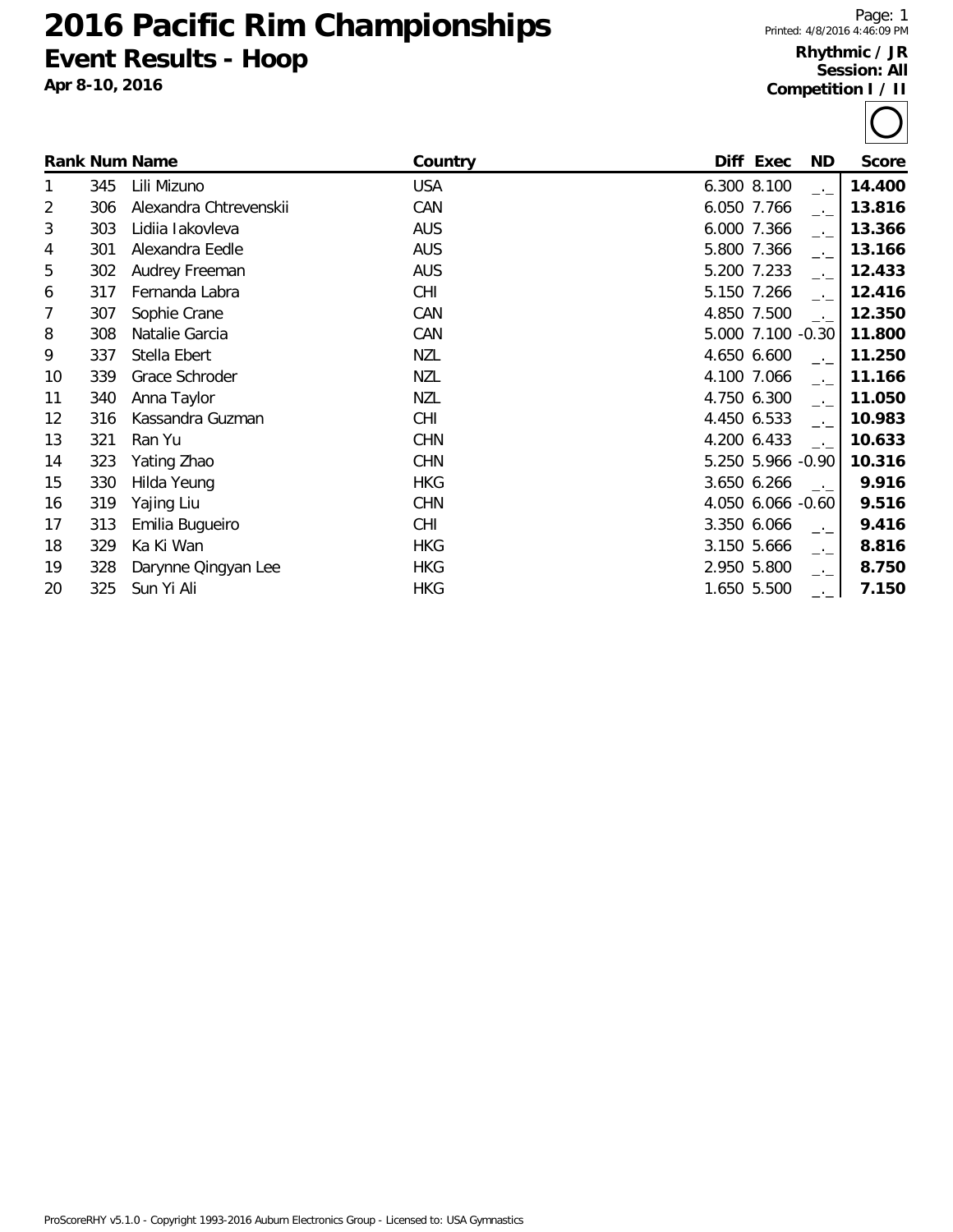# **Pacific Rim Championships Event Results - Ball**

**Apr 8-10, 2016**

#### **Rhythmic / JR Session: All Competition I / II**

|    |     | <b>Rank Num Name</b>   | Country    | Diff Exec         | ND.           | <b>Score</b> |
|----|-----|------------------------|------------|-------------------|---------------|--------------|
| 1  | 345 | Lili Mizuno            | <b>USA</b> | 6.500 8.266       | $-1$          | 14.766       |
| 2  | 323 | Yating Zhao            | <b>CHN</b> | 6.500 8.233       | $-1$          | 14.733       |
| 3  | 308 | Natalie Garcia         | CAN        | 6.200 7.033       | $-1$          | 13.233       |
| 4  | 306 | Alexandra Chtrevenskii | CAN        | 5.550 7.666       | $\rightarrow$ | 13.216       |
| 5  | 307 | Sophie Crane           | CAN        | 5.400 7.666       | $-1$          | 13.066       |
| 6  | 303 | Lidiia lakovleva       | <b>AUS</b> | 4.800 7.100       | $-1$          | 11.900       |
| 7  | 302 | Audrey Freeman         | <b>AUS</b> | 4.550 7.066       | $\rightarrow$ | 11.616       |
| 8  | 337 | Stella Ebert           | <b>NZL</b> | 4.650 6.766       | $\rightarrow$ | 11.416       |
| 9  | 339 | Grace Schroder         | <b>NZL</b> | 4.500 6.866       | $-1$          | 11.366       |
| 10 | 317 | Fernanda Labra         | <b>CHI</b> | 4.600 6.566       | $-1$          | 11.166       |
| 11 | 321 | Ran Yu                 | <b>CHN</b> | 4.050 6.700       | $-1$          | 10.750       |
| 12 | 340 | Anna Taylor            | <b>NZL</b> | 4.000 6.733       | $-1$          | 10.733       |
| 13 | 301 | Alexandra Eedle        | <b>AUS</b> | 4.100 6.533       | $-1$          | 10.633       |
| 14 | 316 | Kassandra Guzman       | <b>CHI</b> | 4.600 5.900       | $-1$          | 10.500       |
| 15 | 313 | Emilia Bugueiro        | <b>CHI</b> | 4.050 6.433       | $-1$          | 10.483       |
| 16 | 319 | Yajing Liu             | <b>CHN</b> | 4.000 6.133       | $-1$          | 10.133       |
| 17 | 330 | Hilda Yeung            | <b>HKG</b> | 3.400 6.200       | $-1$          | 9.600        |
| 18 | 329 | Ka Ki Wan              | <b>HKG</b> | 3.700 5.566       | $-1$          | 9.266        |
| 19 | 325 | Sun Yi Ali             | <b>HKG</b> | 1.900 5.600       | $-1$          | 7.500        |
| 20 | 328 | Darynne Qingyan Lee    | <b>HKG</b> | 2.100 5.033 -0.30 |               | 6.833        |

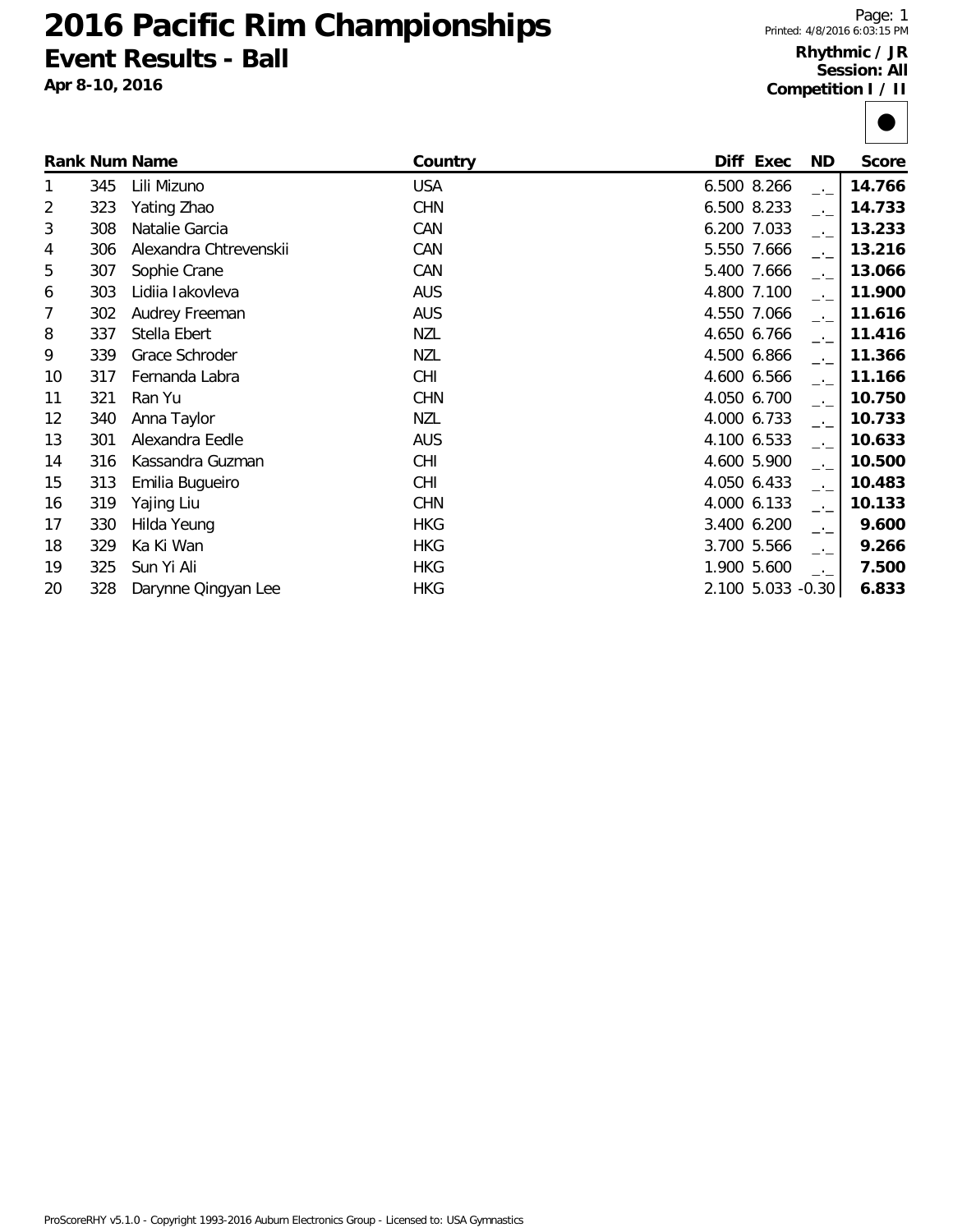**2016 Pacific Rim Championships Event Results - Clubs**

**Apr 8-10, 2016**

Page: 1 Printed: 4/9/2016 6:17 PM **Rhythmic / JR Session: All Competition I / II**

|    |     |                        |            |       |             |                | $\bullet$ . |
|----|-----|------------------------|------------|-------|-------------|----------------|-------------|
|    |     | Rank Num Name          | Country    | Diff  | Exec        | ND             | Score       |
| 1  | 345 | Lili Mizuno            | <b>USA</b> |       | 7.100 8.333 | $-1$           | 15.433      |
| 2  | 323 | Yating Zhao            | <b>CHN</b> | 6.150 | 7.600       | $\overline{a}$ | 13.750      |
| 3  | 308 | Natalie Garcia         | CAN        | 5.500 | 7.866       | $-1$           | 13.366      |
| 4  | 306 | Alexandra Chtrevenskii | CAN        |       | 5.100 7.400 | $-1$           | 12.500      |
| 5  | 307 | Sophie Crane           | CAN        |       | 4.850 7.266 | $ -$           | 12.116      |
| 6  | 317 | Fernanda Labra         | <b>CHI</b> |       | 5.100 6.966 | $-1$           | 12.066      |
| 7  | 337 | Stella Ebert           | <b>NZL</b> |       | 4.950 7.100 | $-1$           | 12.050      |
| 8T | 301 | Alexandra Eedle        | <b>AUS</b> | 4.800 | 7.233       | $ -$           | 12.033      |
| 8T | 303 | Lidiia lakovleva       | <b>AUS</b> |       | 5.300 6.733 | $-1$           | 12.033      |
| 10 | 316 | Kassandra Guzman       | <b>CHI</b> |       | 5.350 6.133 | $-1$           | 11.483      |
| 11 | 340 | Anna Taylor            | <b>NZL</b> | 4.700 | 6.566       | $-1$           | 11.266      |
| 12 | 339 | Grace Schroder         | NZL        | 4.250 | 6.900       | $ -$           | 11.150      |
| 13 | 302 | Audrey Freeman         | <b>AUS</b> | 4.000 | 7.133       | $-1$           | 11.133      |
| 14 | 321 | Ran Yu                 | <b>CHN</b> |       | 4.200 6.466 | $ -$           | 10.666      |
| 15 | 325 | Sun Yi Ali             | <b>HKG</b> | 3.900 | 5.600       | $-1$           | 9.500       |
| 16 | 329 | Ka Ki Wan              | <b>HKG</b> |       | 3.450 5.800 | $-1$           | 9.250       |
| 17 | 313 | Emilia Bugueiro        | <b>CHI</b> |       | 3.300 5.933 | $-1$           | 9.233       |
| 18 | 328 | Darynne Qingyan Lee    | <b>HKG</b> | 3.500 | 5.666       | $-1$           | 9.166       |
| 19 | 319 | Yajing Liu             | <b>CHN</b> | 3.800 | 5.200       | $-1$           | 9.000       |
| 20 | 330 | Hilda Yeung            | <b>HKG</b> |       | 2.650 5.866 | —'—            | 8.516       |